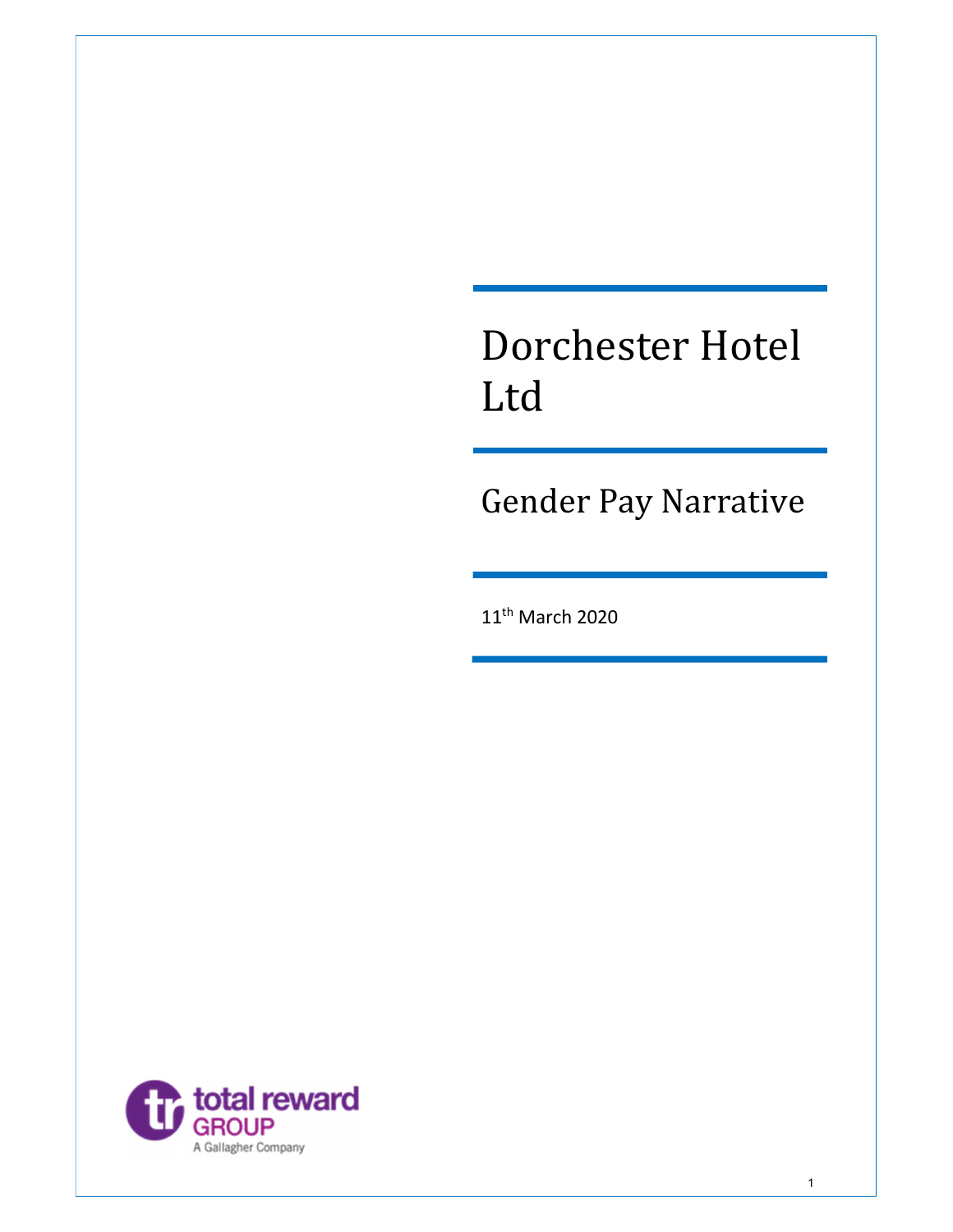# **Table of Contents**

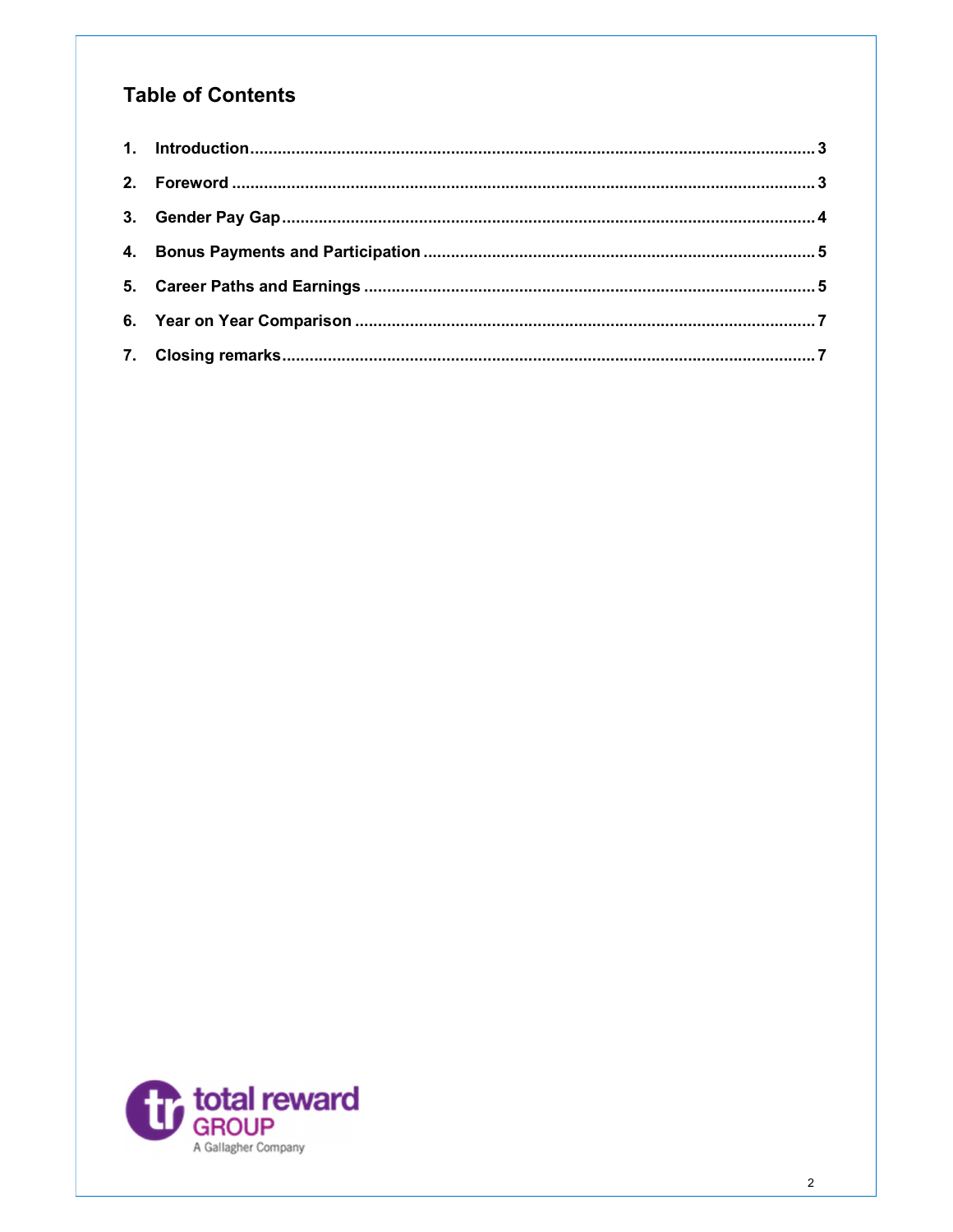### 1. Introduction

In light of the Government Regulations regarding Mandatory Gender Pay Gap Reporting, which applies to all employers in England, Wales and Scotland with at least 250 employees as of the  $5<sup>th</sup>$  of April 2019 snapshot date, Total Reward Group have been tasked with writing the Gender Pay Narrative to support the gender pay gap reporting requirements for Dorchester Hotel Ltd.

### 2. Foreword

As a business we have a passion for excellence and innovation, honouring the individuality and heritage of our iconic hotels. Everything we do, from our financial disciplines to our human resource policies, is focused on that aspiration. Our business comprises three key areas: The Dorchester, 45 Park Lane and the regional office which supports our London hotels. As an organisation, our vision is to be the ultimate hotel management company delivering expertise and care to our guests so they feel treasured, while cherishing our employees and ensuring our brand is celebrated worldwide.

We care for our people and recognise that they are our greatest asset. We want to ensure our workforce is diverse and inclusive and our culture continues to be open and fair. We are passionate about being an inclusive organisation and seek to provide job opportunities for everyone regardless of gender, age, background and nationality. We are committed to building an organisation which leverages individuals' unique talents so that we deliver a world-class service to our customers.

We continue our journey towards a more gender balanced organisation, building upon the action plan we established to improve our programmes and activities already in place. We have a mean gender pay gap of 4.58% and a median gender pay gap of 1.43%, both of which favour males. These figures compare very favourably to the national figures reported by the Office for National Statistics and we are pleased that we see positive year on year trends in the form of a narrower mean and median gender pay gap and a narrower mean gender bonus gap, with the median bonus gap being eliminated for the second year running. This is evidence of the effort we have already invested in providing access to training and development opportunities to our entire workforce to encourage and promote progression across the organisation. We actively continue to invest in providing access to training and development opportunities to our entire workforce to encourage and promote progression across the organisation.

Females currently represent 42% of our overall workforce. Last year 47% of employee promotions were female, with 22% of those being promoted into management positions.

In our third reporting year, the work undertaken by our leadership team continues as we strive towards making our organisation a fair and balanced workplace. A number of initiatives are collectively influential in taking strides towards moving Dorchester Hotels Ltd towards a more gender balanced workforce.

We continue to actively focus on increasing the proportion of female candidates identified for new roles and developing alternative recruitment pipelines. We continue to ensure our HR policies encourage and support flexible working within the organisation and are working to ensure that what we have in place works for everyone. Our HR team actively supports our diversity message across the organisation by positively influencing and challenging our hiring managers to ensure they recognise how their individual behaviours and actions impact our overall ability to create an open, fair and inclusive workplace culture. As part of this, we launched recruitment training workshops to ensure our recruitment processes are more closely aligned with our company values and regularly challenge our recruitment partners to ensure their approach reflects our values in all they do.

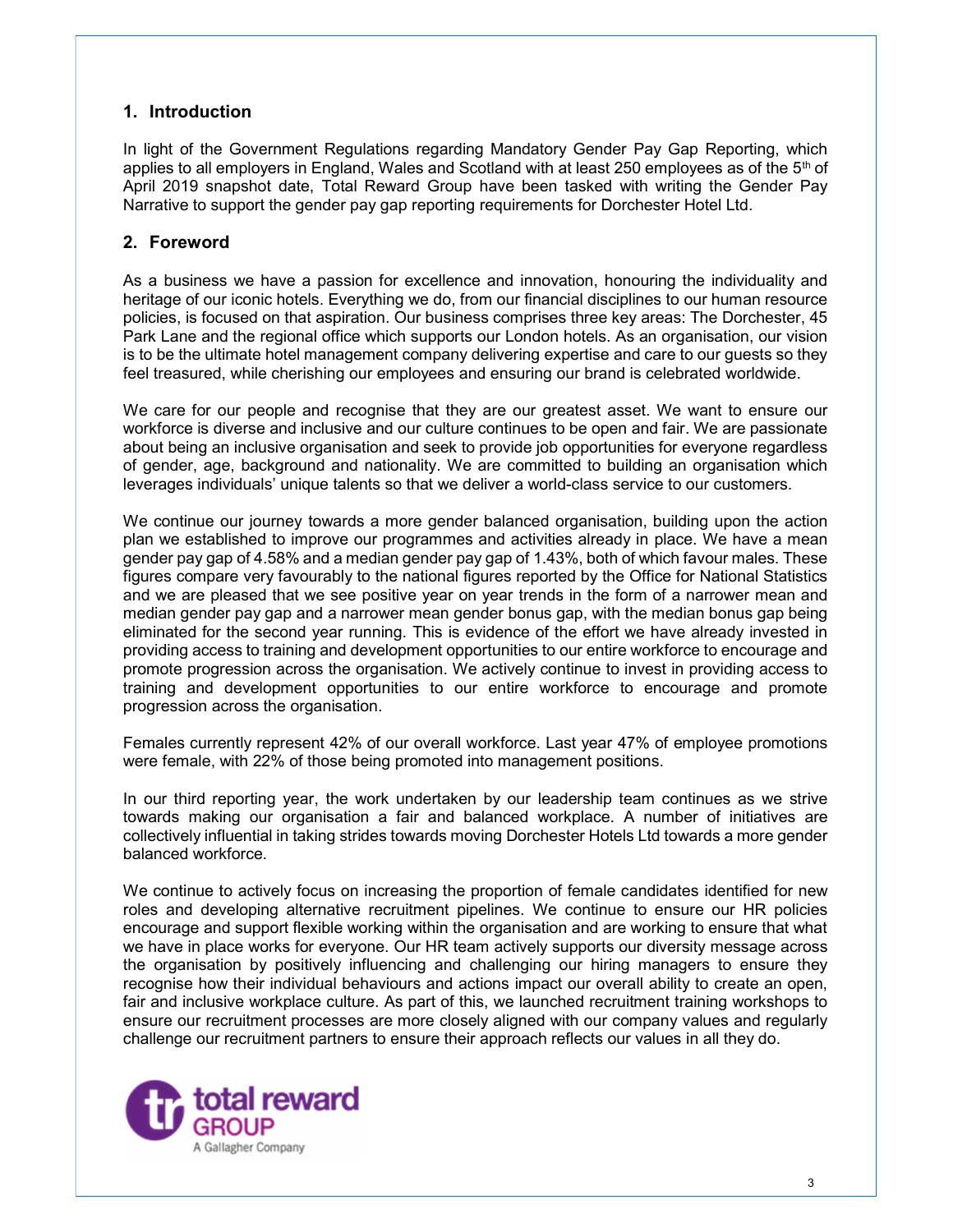We continue to encourage greater female representation across the organisation through a variety of initiatives and are committed to maintaining the momentum we have experienced over the last year, as we strive towards a more gender balanced organisation.

### 3. Gender Pay Gap

Mandatory Gender Pay Gap Reporting applies to all private and voluntary sector employers in England, Wales and Scotland with at least 250 employees as of the  $5<sup>th</sup>$  of April 2018 snapshot date. Those organisations are required to publicly report their gender pay gap metrics as follows on the government-sponsored website, with the aim of eliminating the gender pay gap:

|         | Mean gender<br>pay gap                                                                                                                                                                                      |                 |                           | Median gender<br>pay gap                        |                                      | Gender bonus<br>gap                                                                         |
|---------|-------------------------------------------------------------------------------------------------------------------------------------------------------------------------------------------------------------|-----------------|---------------------------|-------------------------------------------------|--------------------------------------|---------------------------------------------------------------------------------------------|
|         | Difference between<br>average hourly<br>earnings of males<br>and females                                                                                                                                    |                 |                           | Difference between<br>median hourly<br>earnings |                                      | Proportion of male<br>and female employees<br>receiving bonus within<br>the 12 month period |
|         | Mean gender<br>bonus gap                                                                                                                                                                                    |                 |                           | Median gender<br>bonus gap                      |                                      | Pay quartiles                                                                               |
|         | Difference between<br>Difference between<br>median bonus<br>average bonus<br>earnings<br>earnings<br>e 5 <sup>th</sup> April 2019 payroll, our mean gender pay gap stood at 4.58% favouring males, with our |                 |                           |                                                 | Insight into career<br>paths         |                                                                                             |
|         | gender pay at 1.43%:<br><b>Mean Hourly Pay Differences</b>                                                                                                                                                  |                 |                           |                                                 | <b>Median Hourly Pay Differences</b> |                                                                                             |
|         |                                                                                                                                                                                                             |                 |                           |                                                 |                                      |                                                                                             |
|         |                                                                                                                                                                                                             |                 |                           |                                                 |                                      |                                                                                             |
|         |                                                                                                                                                                                                             |                 | <b>Full Pay Employees</b> |                                                 |                                      | <b>Full Pay Employees</b>                                                                   |
|         | Male Hourly Rate                                                                                                                                                                                            | £13.86          |                           | Male Hourly Rate                                |                                      | £11.26                                                                                      |
| Pay Gap | <b>Female Hourly Rate</b>                                                                                                                                                                                   | £13.23<br>4.58% |                           | Pay Gap                                         | Female Hourly Rate                   | £11.10<br>1.43%                                                                             |

As of the 5<sup>th</sup> April 2019 payroll, our mean gender pay gap stood at 4.58% favouring males, with our median gender pay at 1.43%:

|                           | <b>Full Pay Employees</b> |                           | <b>Full Pay Employees</b> |
|---------------------------|---------------------------|---------------------------|---------------------------|
| Male Hourly Rate          | £13.86                    | Male Hourly Rate          | £11.26                    |
| <b>Female Hourly Rate</b> | £13.23                    | <b>Female Hourly Rate</b> | £11.10                    |
| Pay Gap                   | 4.58%                     | Pay Gap                   | 1.43%                     |

These are both well below the national mean (17.1%) and median (17.3%) as reported by the Office of National Statistics, 2019.

The underlying reason behind the mean gap is predominantly due to the higher representation of women in more junior roles in our organisation and higher representation of males in more senior leadership roles. Both the Food & Beverage & Hospitality sectors of the industry are typically maledominated and this is reflected across our organisation, recognising the majority of our roles are sourced from this industry. We know we have a lack of female representation in some of our more highly-skilled roles which is contributing to our pay gap as we have a predominance of highlyqualified males in higher-paid roles.

We know we have a lack of female representation in some of our more highly-skilled STEM roles which is contributing to our pay gap as we have a predominance of qualified male specialists in

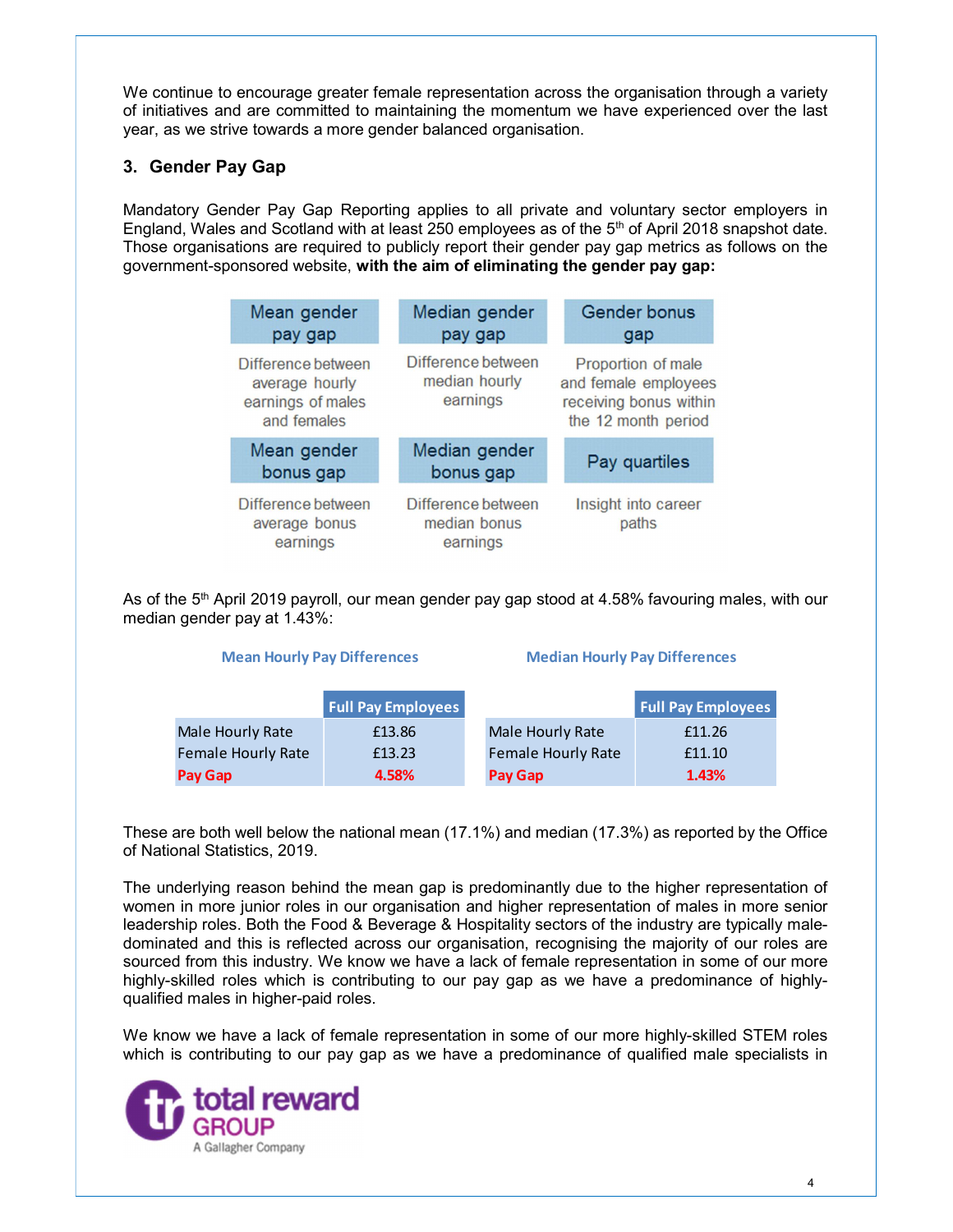# 4. Bonus Payments and Participation

|                  |                                     |                               |                     |                  | higher-paid roles. We are confident that all our HR processes and practices ensure that men and                                                                                                   |               |                     |
|------------------|-------------------------------------|-------------------------------|---------------------|------------------|---------------------------------------------------------------------------------------------------------------------------------------------------------------------------------------------------|---------------|---------------------|
|                  |                                     |                               |                     |                  | women are paid equally for doing equivalent jobs across our organisation. While females currently                                                                                                 |               |                     |
|                  |                                     |                               |                     |                  | represent 42% of our overall workforce, we are pleased that 25% of our Executive roles are currently                                                                                              |               |                     |
|                  | being undertaken by females.        |                               |                     |                  |                                                                                                                                                                                                   |               |                     |
|                  |                                     |                               |                     |                  |                                                                                                                                                                                                   |               |                     |
|                  |                                     |                               |                     |                  |                                                                                                                                                                                                   |               |                     |
|                  | 4. Bonus Payments and Participation |                               |                     |                  |                                                                                                                                                                                                   |               |                     |
|                  |                                     |                               |                     |                  | Our mean bonus gap currently stands at 12.5% favouring males, with our median bonus gap                                                                                                           |               |                     |
|                  |                                     |                               |                     |                  |                                                                                                                                                                                                   |               |                     |
|                  |                                     |                               |                     |                  | eliminated. We have a similar proportion of male and female employees receiving a bonus:                                                                                                          |               |                     |
|                  |                                     |                               |                     |                  |                                                                                                                                                                                                   |               |                     |
|                  |                                     | <b>Mean Bonus Differences</b> |                     |                  | <b>Median Bonus Differences</b>                                                                                                                                                                   | <b>Number</b> |                     |
|                  |                                     | <b>Number</b>                 | % Bonus             |                  |                                                                                                                                                                                                   | receiving a   | % Bonus             |
|                  |                                     | Mean Bonus receiving a bonus  | <b>Distribution</b> |                  | <b>Median Bonus</b>                                                                                                                                                                               | bonus         | <b>Distribution</b> |
| Female           | £1,403.51                           | 192                           | 60.2%               | Female           | £800.00                                                                                                                                                                                           | 192           | 60.2%               |
| Male             | £1,604.38                           | 263                           | 60.3%               | Male             | £800.00                                                                                                                                                                                           | 263           | 60.3%               |
| <b>Bonus Gap</b> | 12.5%                               |                               |                     | <b>Bonus Gap</b> | 0%                                                                                                                                                                                                |               |                     |
|                  |                                     |                               |                     |                  |                                                                                                                                                                                                   |               |                     |
|                  |                                     |                               |                     |                  | In our organisation, female employees generally occupy more junior roles; in contrast, a higher<br>number of male employees are engaged in more senior, more highly paid roles. This results in a |               |                     |
|                  | smaller female population.          |                               |                     |                  | much wider range in bonus amounts received by males, relative to a much narrower range in the                                                                                                     |               |                     |

Discretionary performance-related bonuses are awarded and paid on an annual basis, taking account of company, business area and individual performance. As an equal opportunities employer, all our permanent employees irrespective of their position, age, gender or ethnicity, are eligible for bonus.

# 5. Career Paths and Earnings

Our gender distribution by quartiles, as defined by the regulations, show us that female employees are underrepresented in the lowest and highest pay quartiles.



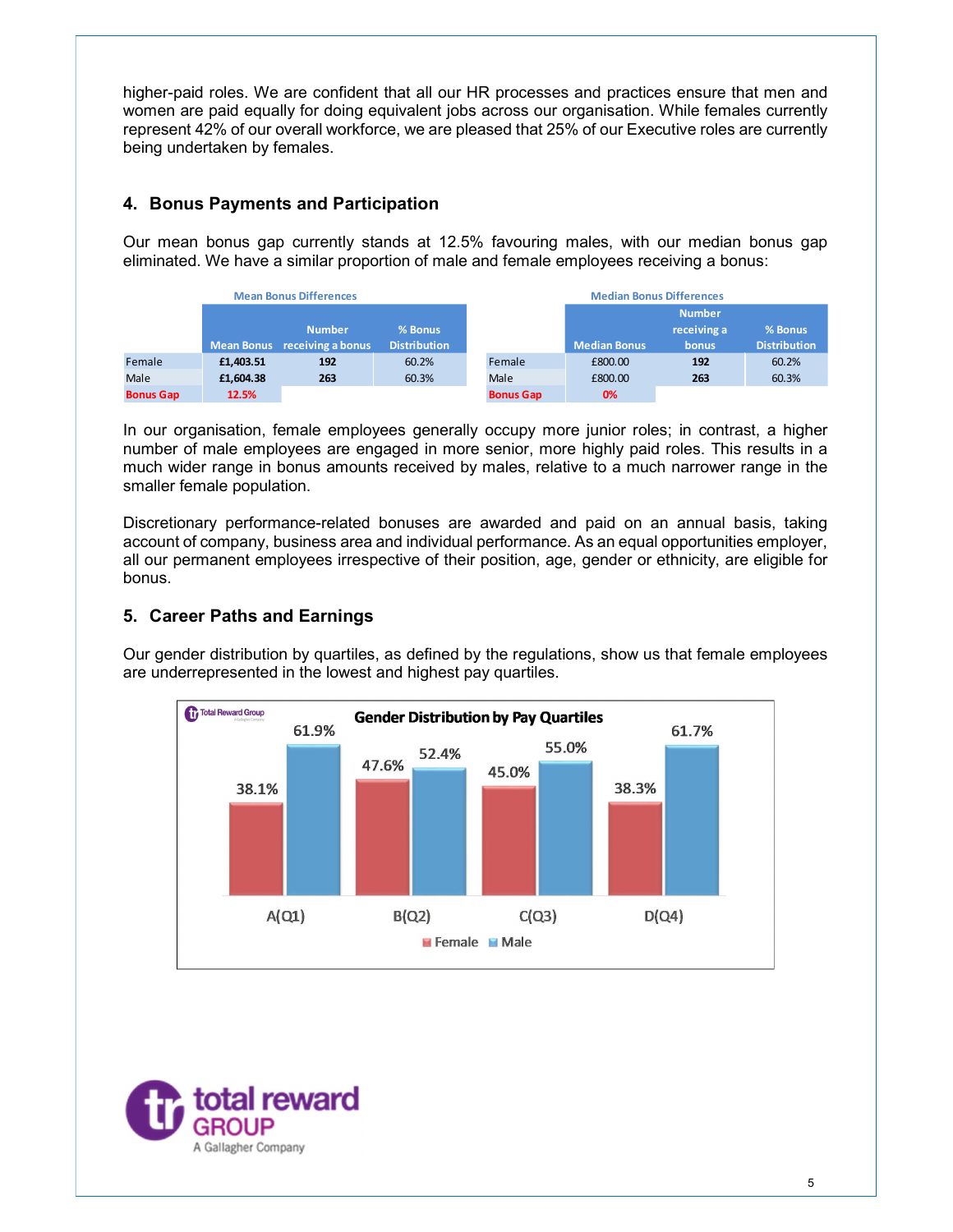#### HR Strategy

Our HR philosophy is to attract and retain high calibre individuals and to leverage their unique talents to help create unique guest experiences every day.

As part of this, we continue to actively create an environment where everyone is motivated to develop and progress through innovative HR policies and practices and an encouraging environment. We proactively keep in touch with those on maternity leave and are pleased that we saw a 77% return rate in 2019.

We recognise the motivational importance of positive senior role models to inspire confidence and success, and we are pleased that a quarter of our Executive roles are occupied by females. We acknowledge that our strategy needs to evolve to ensure that we attract a higher proportion of females into our organisation and that we actively ensure our hiring managers reflect our strategic approach to diversity.

We ensure that all our HR policies and tools proactively support flexible working across the organisation as we believe that these policies encourage our talented and driven employees to deliver results and in turn advance their careers in our organisation. We recognise that the nature of the shift working patterns of some of our roles can detrimentally impact on the ability of parents to balance both family and career and we continue to ensure our HR policies and practices encourage and support flexible working within the organisation. In response to employee feedback, we have increased the number of working from home days.

We ensure roles are externally benchmarked on an annual basis, enabling us to obtain accurate market rates for each role. We acknowledge pay differentials may still remain in certain cases due to factors such as length of service, seniority and performance. Where pay differentials exist due to gender and are not justified by length of service, seniority or performance, we ensure that every effort is made to bridge those gaps. As part of our annual performance management and pay review process we ensure that our people are being paid fairly based on their role, responsibilities, experience and performance.

#### Recruitment

We have adopted more proactive recruitment approaches with a stronger focus on ensuring a greater gender balance in potential candidates presented. We continue to develop alternative pipelines as we proactively engage different sections of the job market, including actively sourcing talent from Canada which has resulted in 3 successful appointments during 2019.

This year we hosted recruitment training workshops involving 27 managers to ensure our recruitment processes are more tightly aligned to our company values, and our 6-month recruitment partner review process ensures we keep challenging our recruitment partners to ensure their approach reflects our values in all that they do.

We are committed to building long term partnerships with local schools, promoting our industry and offering career advice to prospective new hires. We are pleased that over 30% of our apprentices and 54% of our graduates recruited in the last 12 months are female and we are working hard to increase this figure.

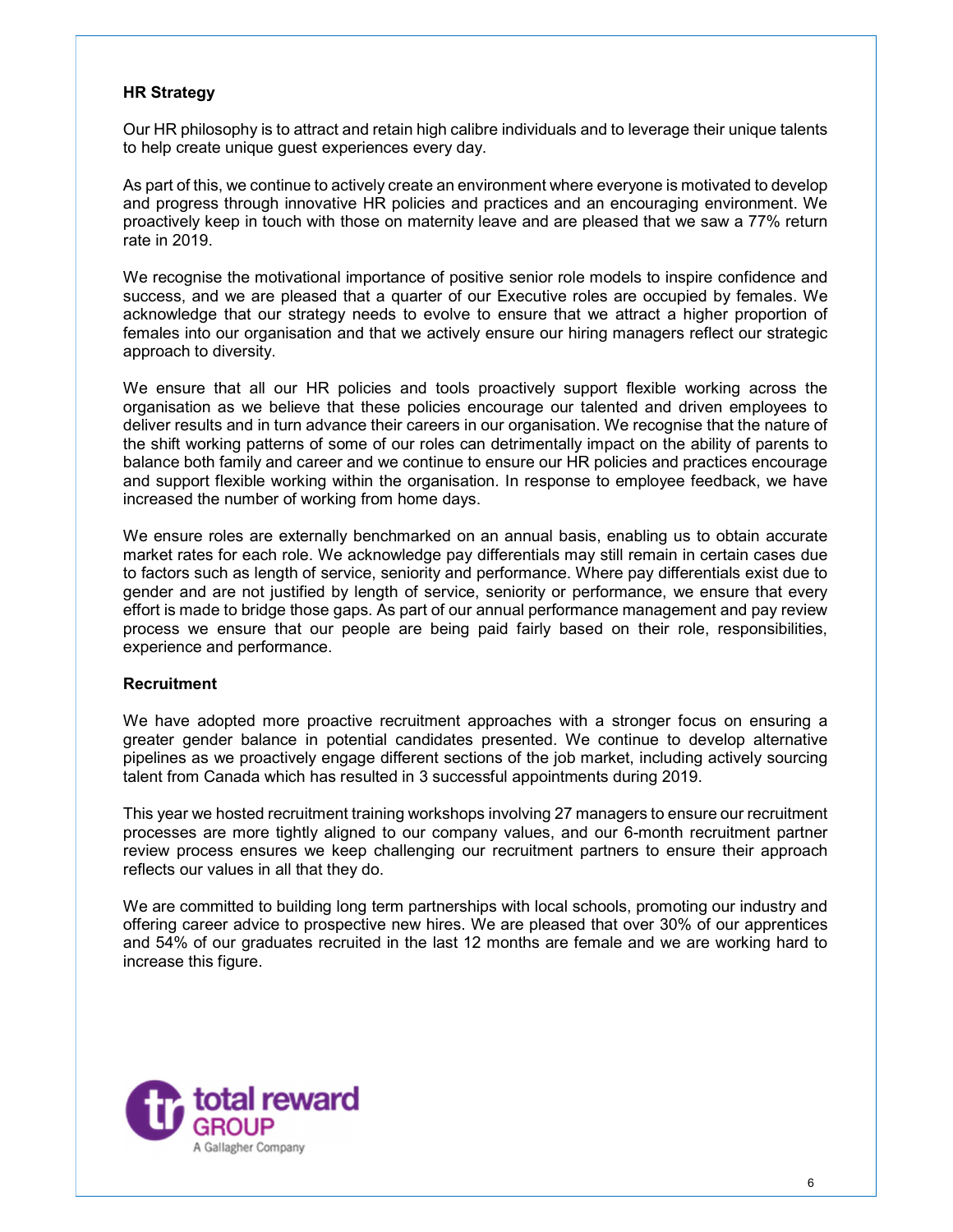#### Development

Employee Development is a key focus within our organisation and we are committed to making the most effective use of the talent, skills and abilities of our employees. We support the training and development of all our employees and as part of this run a Cross Exposure Programme designed to provide cross-functional experience by way of Job Swap days, and continue to actively encourage more females to participate. We aim to ensure women are not only better represented within our organisation but most importantly supported, and have set female participation goals for each of our training programmes. In 2019 we launched our women's leadership course "Step Up", designed to actively develop and retain female leaders within the organisation. We now operate an Executive mentoring programme for Step Up graduates to actively nurture our female management capability.

Supported by our Diversity Executive Champion, we recently hosted a diversity and inclusion week of workplace activities and events designed to celebrate different background and highlight the importance of inclusion across our organisation, opening up dialogue and building awareness on issues relating to respect for diversity in business.

#### 6. Year on Year Comparison

When we consider year on year comparison, we see positive trends in the form of a narrower hourly pay gap at both the median and the mean, and a narrower bonus gap at the mean, with the median bonus gap being eliminated. This is driven by a much wider range in the bonus amounts found in the larger male data set (n=263) compared to a narrower range in the smaller female data set (n=192) who are in receipt of bonuses. We also note there has been a decline in bonus participation for both genders when compared to the previous two years as illustrated in the table below:

|                                | 2017   | 2018   | 2019   | 2019 Vs 2018 |
|--------------------------------|--------|--------|--------|--------------|
| <b>Mean Gender Pay Gap</b>     | 15.00% | 11.50% | 4.58%  | $-6.92%$     |
| <b>Median Gender Pay Gap</b>   | 7.00%  | 5.80%  | 1.43%  | $-4.37%$     |
| <b>Mean Gender Bonus Gap</b>   | 38.00% | 12.80% | 12.52% | $-0.28%$     |
| <b>Median Gender Bonus Gap</b> | 61.00% | 0.00%  | 0.00%  | 0.00%        |
| <b>Males receiving bonus</b>   | 95.00% | 98.60% | 60.32% | 38.28%       |
| <b>Females receiving bonus</b> | 90.00% | 99.50% | 60.19% | 39.31%       |

# 7. Closing remarks